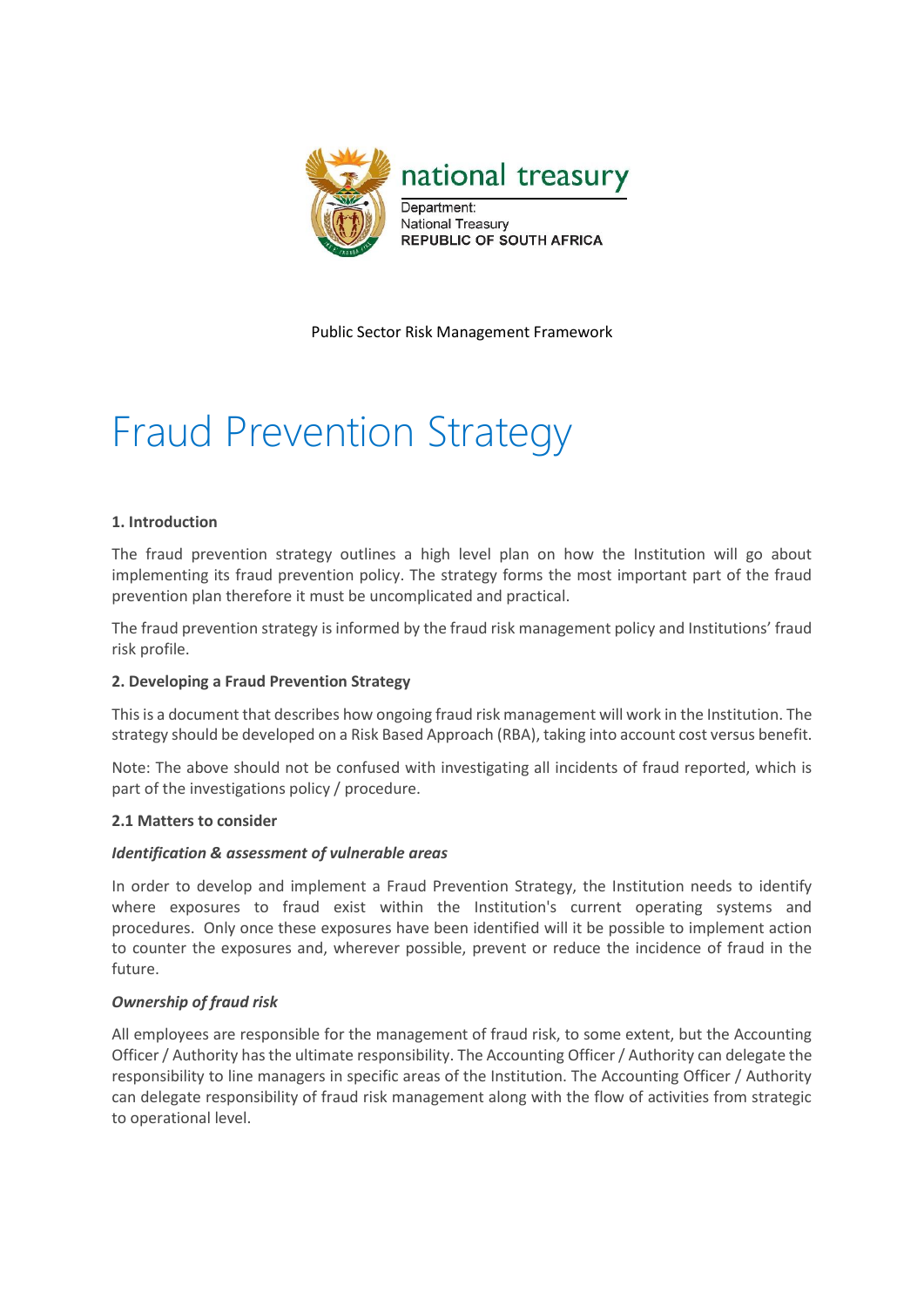# *Response plan*

As part of the response plan the Institution should develop clear procedures on how to address controls deficiency.

The Institution should develop clear lines of reporting fraud. Fraud reporting should be part of the response plan or investigation policy. The response plan should also outline the activities and the personnel responsible for specific response activities.

## *Legal framework*

The legislation that is relevant to addressing civil and criminal acts against the Institution should be outlined and clearly interpreted. It should be clear what constitutes the act of fraud and/or corruption.

# *Anti-fraud culture*

The Accounting Officer / Authority should put structures in place to promote and educate the stakeholders about the Institution's culture on fraud and corruption.

Management can be charged with responsibility of training other employees under their supervision, on fraud and corruption, as part of anti-fraud programme.

# **2.2 Understanding fraud triangle**

The following conditions have to occur for fraud to take place and the Institution's fraud prevention mechanisms must take them into consideration:

# **Diagram 1: Fraud Triangle**



## **Pressures**

- **•** Financial Pressures;
- Personal Habits (Gambling, Drugs, Alcohol);
- Work-related Factors (Overworked, Underpaid, Not Promoted);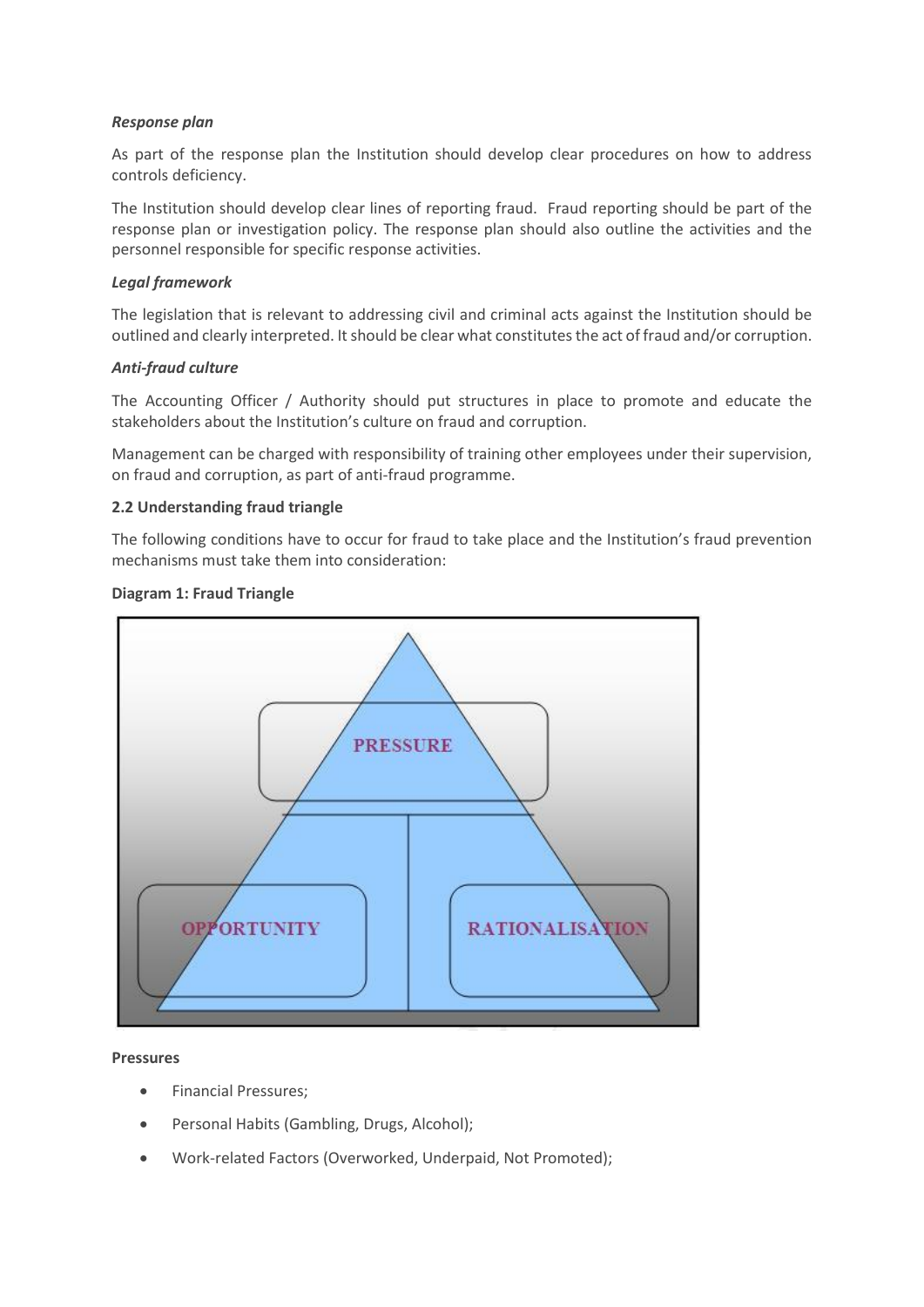- Achieve Financial Results (Bonus, Compensation); and
- High Debt Level.

## **Opportunities**

- Poor Internal Control:
- Low Fraud Awareness;
- Treat Fraudster With Leniency;
- Rapid Turnover of Employees;
- Use of Many Banks;
- Weak Subordinate Personnel; and
- Absence of Mandatory Vacations.

#### **Rationalisation**

- I am only borrowing the money and will pay it back;
- Nobody will get hurt;
- The Institution treats me unfairly and owes me;
- It is for a good purpose; and
- $\bullet$  It is only temporary, until operations improve.

## **2.3 Key pillars of fraud prevention**

The fraud prevention strategy should focus on the following key-pillars:

- Prevention;
- Detection;
- Investigation; and
- Resolution.

#### *Prevention*

Fraud prevention is a primary control which should lower the likelihood of fraud occurring. The prevention efforts should focus on identifying controls to prevent all three conditions (e.g. opportunity, rationalisation and pressure) that have to occur for fraud to take place.

The following are potential controls that can be implemented:

- Anti-fraud programmes;
- Code of Ethics;
- Internal control & compliance;
- Risk Identification & Assessment;
- Creation of anti-fraud culture / behaviours;
- Training & Awareness; and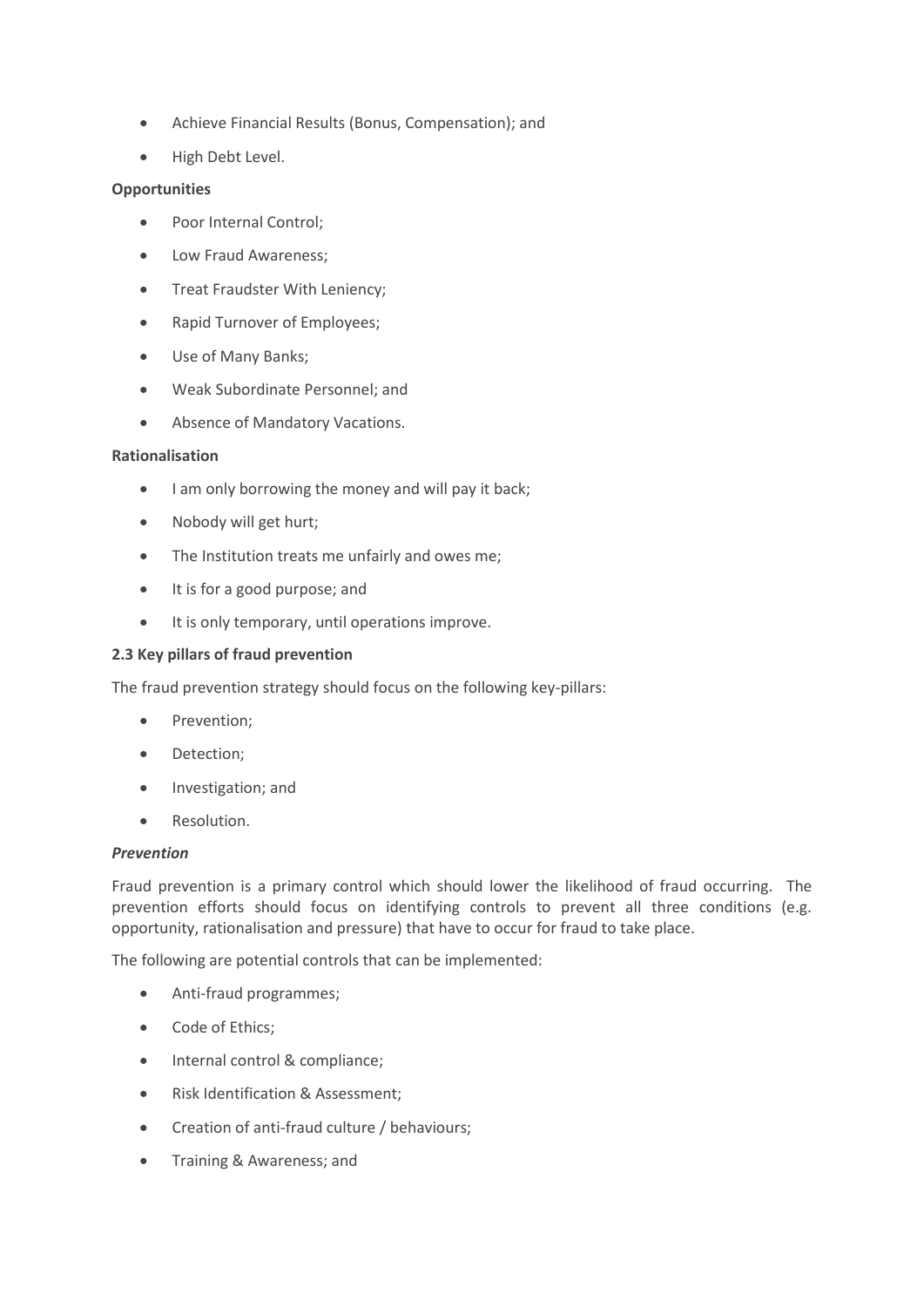Lessons Learned and Communications Process.

# *Detection*

The following tools can assist with detecting fraud when it occurs:

- Tip-offs;
- Line Management;
- Whistle-blowing;
- Fraud Audit Program:
- Internal Reporting; and
- Computer Imaging and Analysis and Data Mining Tools.

Every key fraud and corruption risk in each part of the group should be included in a structured and systematic process of risk management. The fraud and corruption risk management processes should be embedded in the group's systems and processes, ensuring that the responses to fraud and corruption risk remain current and dynamic.

All fraud and corruption risk management efforts should be focused on supporting the Institution's objectives. Stakeholders' expectations are focused on how the Institution performs. An Institution's reputation could be significantly damaged if these expectations are not met.

The identification of exposures to fraud can be performed by conducting a series of workshops with management and employees involved in the operations at the "coal face". These are the individuals who work on a daily basis either enforcing controls or adhering to them during the course of their duties. It is these individuals who become aware of which controls are in place and which are effective and which are observed more in the breach than in the application. Their input is invaluable to the assessment of the effectiveness of controls.

## **Investigation**

The investigation process follows after the actual fraud has been committed or there is a suspicion that fraud has occurred.

The following are types of investigations that can be undertaken:

- Security / Audit Investigations;
- Forensic Investigation;
- HR / Disciplinary Procedures:
- Fraud Investigation Principles;
- Internal Audit & Security; and
- **•** Security & Internal Audit Regulations.

In September 2003, the South African Cabinet approved a proposal for the establishment of minimum anti-corruption capacity in all Departments and organisational components of the public service. The approved proposal in the Cabinet Memorandum 46 of 2003 entails:

- Minimum anti-corruption capacity for departments and public entities under the jurisdiction of departments;
- Guidelines on structures to accommodate minimum anti-corruption capacity;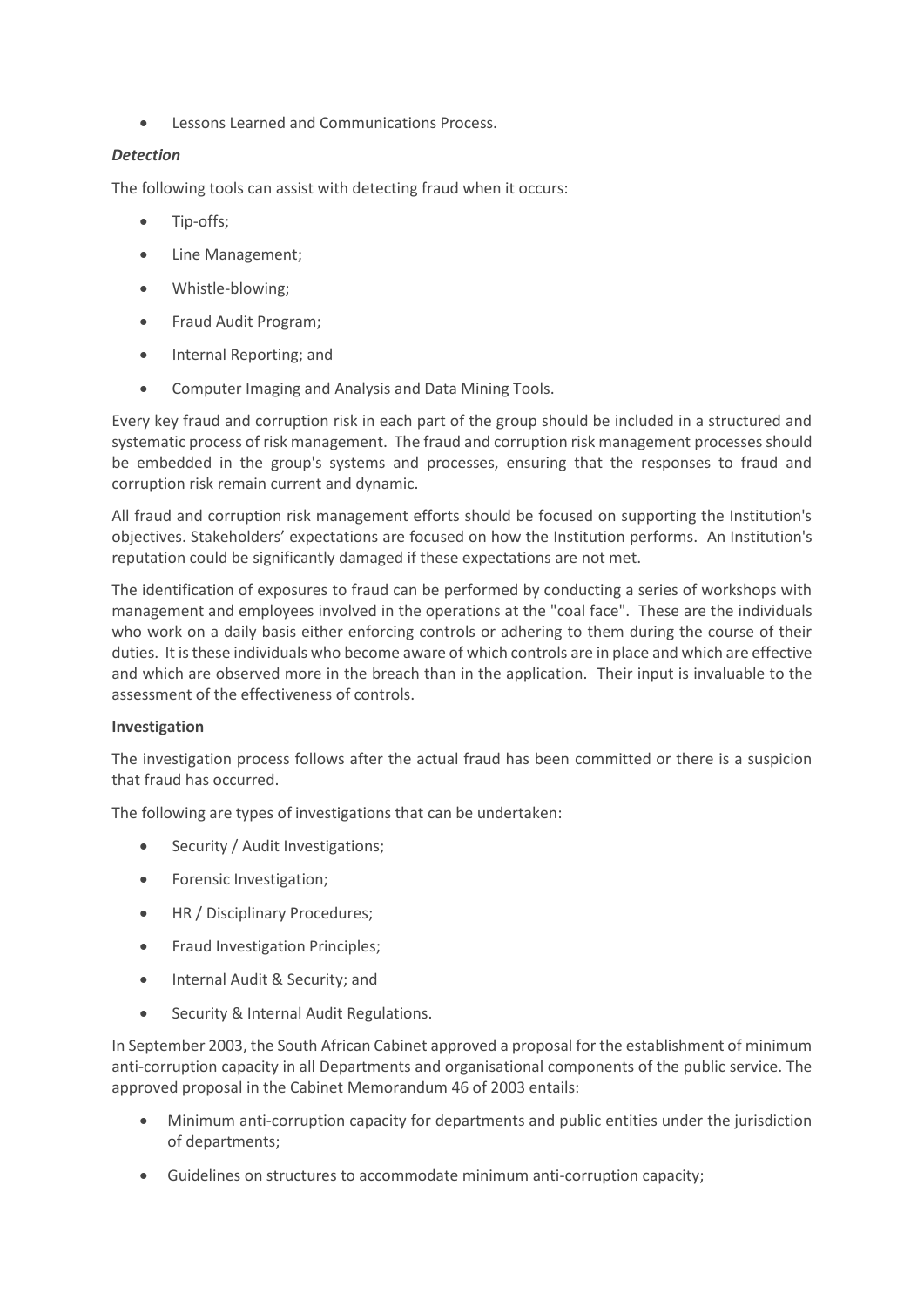- National functions with regard to coordination and reporting on corruption in departments; and
- Implementation plan and implementation support.

It is therefore highly recommended that the Institutions develop a policy or a set of procedures to give direction to such anti-corruption units and regulate the manner in which investigations are handled. This will allow transparency and consistency in processes followed when incidents are reported.

## *Investigation Policy / Procedure*

The investigation policy / procedure should focus on the following:

- Manner in which incidents should be reported
- There must be structures in place to allow employees to report incidents of fraud and corruption, e.g. fraud hot line.
- Roles and responsibilities in the process
- Policy / procedure should be clear on who is responsible for what, e.g. preliminary investigations to be carried out by line managers or risk management unit
- Procedure in carrying preliminary investigations
- In light of the fact that every incident must be investigated, preliminary investigation will help to establish reasonable grounds on whether investigation is justified or not.
- Procedure in taking resolutions after preliminary findings
- This is the reviewing of preliminary investigation findings. There must be a procedure on who decides on escalation of cases to internal and/or external investigating units. It is important that other law enforcement agencies are involved as early as possible. In deciding to involve other law enforcement agencies the Institution can look at:
	- o the nature of fraudulent act (criminal or misconduct);
	- o internal capacity;
	- o amounts involved (potential loss);
	- o likelihood of asset forfeiture; and
	- o likelihood of criminal prosecution.
- Involvement of other law enforcements

Depending on the facts of the incidents, investigations can immediately be referred to internal and/or external investigating units.

## **Resolution**

This stage focuses on post-investigation activities which can include the following:

Disciplinary actions

The disciplinary actions will be a result of the findings from internal investigations. There is no legislation around decisions made, however, precedent is important for future reference.

• Civil recovery,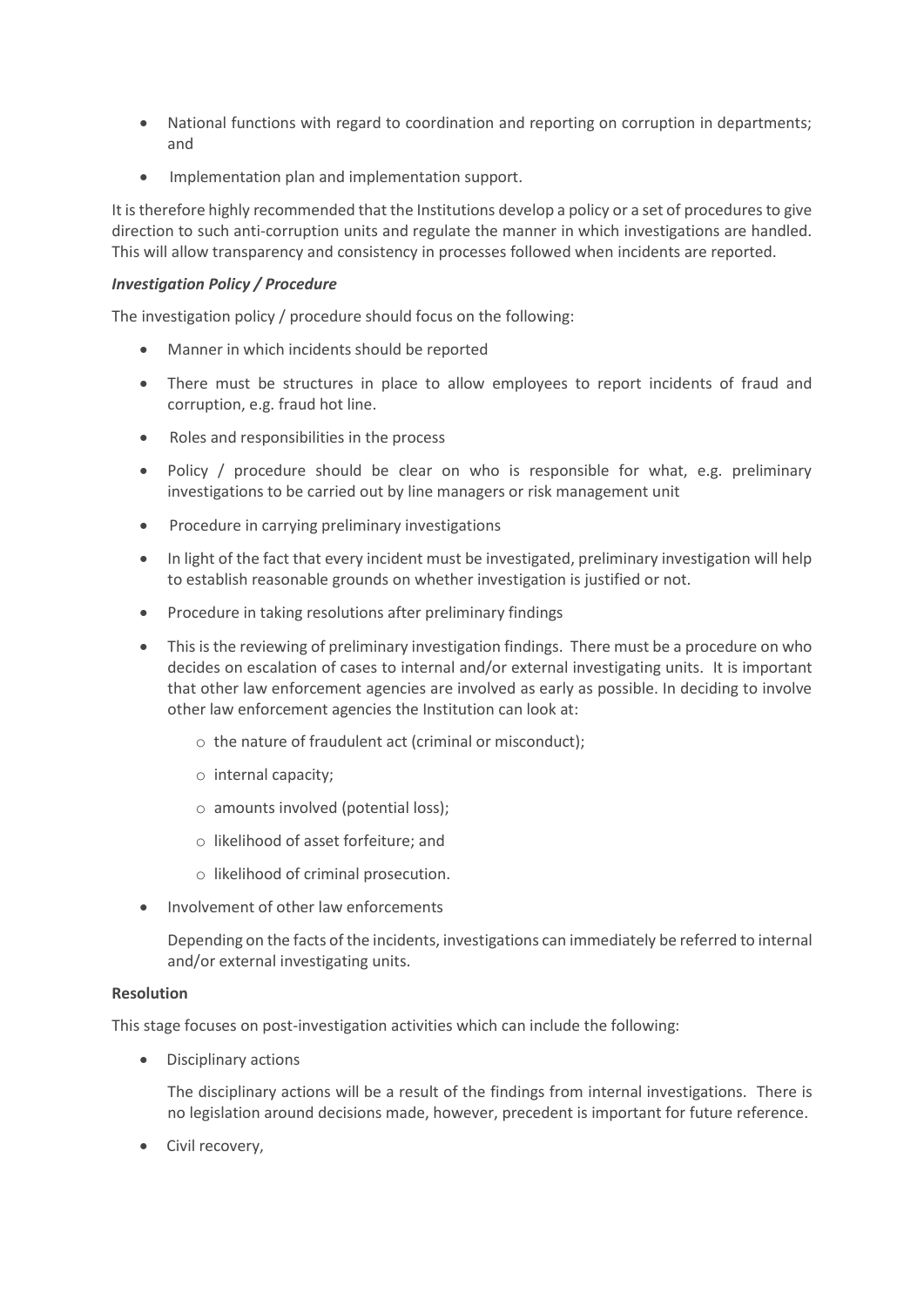It is important for the Institution to recover losses suffered during fraudulent, corrupt and/or misconduct act.

Decision on controls to be developed / reviewed

This requires involvement of other functions in the Institution to avoid re-occurrence

Awareness and communication

As a preventative measure and for transparency purpose, all incidents reported and investigated must be communicated all employees.

Lesson learned

This is part of ensuring that the Institution is not hit by one scheme more than once.

Updating incidents database for future reference

This database is used for future reference, all the information pertaining to the incident must be recorded and kept, i.e nature of the incident, how it was investigated and the resolutions that were taken.

• Reporting

Information about cases investigated and finalised by the Institution may be required by other bodies, e.g. the National Treasury, DPSA, and Auditor-General.



Diagram 2 below illustrates the fraud prevention processes that can be linked to key-pillars.

#### **3. Developing a fraud prevention implementation plan**

The strategy should include the detailed processes to be adopted by the Institution in the identification of exposures to fraud and corruption. Once exposures to fraud and corruption have been identified, it will be necessary to evaluate the effectiveness of existing controls and counter measures. Where additional or new controls and procedures are deemed to be necessary,